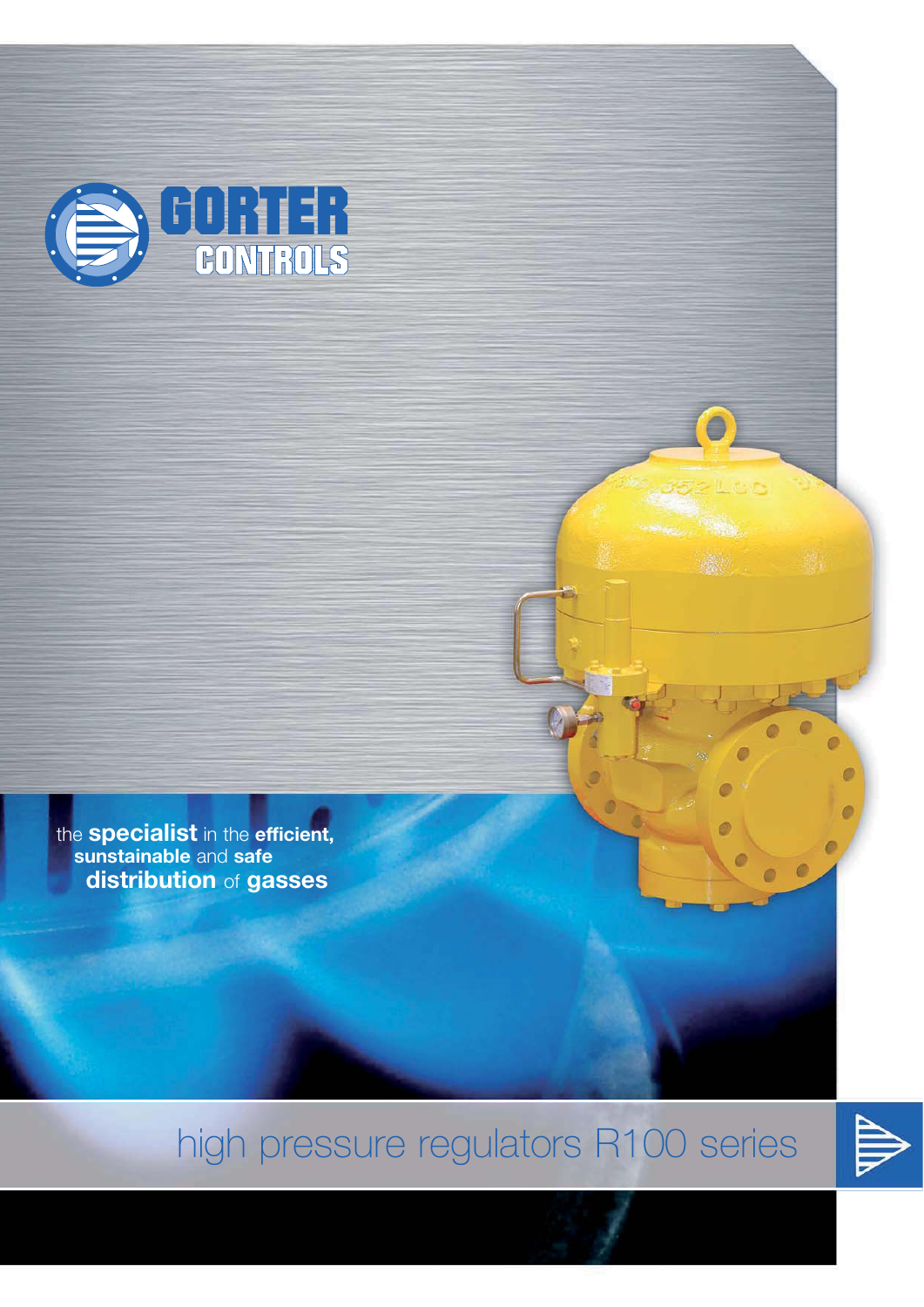### general

### R100, R100S, R100SO R100(S)-M and R101S

#### **R100**

The R100 series consists of several effective high pressure regulators (monitors) for use in gas transmission systems, gas distribution networks and industrial gas pressure regulating systems.

The R064, the predecessor of the R100, has demonstrated its quality and usability for over 25 years. With regard to the R064, the R100 has been improved considerably and modified according to current technology.

The R100 is a pilot controlled regulator with direct acting features. The direct acting part is extremely fast, while the somewhat slower pilot minimises set point deviations.

The R100 series consists of five types of regulators:

- R100 : the pilot-controlled standard model:
- R100SO : same as R100 but spring to open;
- R100S : same as R100/R100SO but with
- R100(S)-SO low-noise cage;
- R100(S)-M : monitor version of the R100 with or without low-noise cage;
- R101S : same as R100 with hybrid low-noise cage;

All standard models are supplied with a pilot and are suitable for an inlet pressure up to 100 bar and an outlet pressure range of 0.5 up to and including 60 bar.

#### **R100S**

The R100S pressure regulator is a low-noise version of the R100, with noise reduction up to 40 dB(A). The special low-noise cage reduces the sound at the source instead of damping it and is therefore very effective and satisfies the current requirements on sound level. Except for the low-noise cage, the R100S is identical to the standard version R100. Higher outlet pressures are available on request.



#### **R100(S)-M**

The R100(S)-M can be used as working or as a fully open monitor. A monitor is an emergency regulator that is activated immediately after the main regulator fails open. In contrast to other safety devices, such as safety shut-off or safety cut-off devices, the gas supply is not interrupted if the main regulator fails to open. The construction and operation of the R100(S)-M are similar to those of to the standard R100 regulator. This gives the R100(S)-M its unique properties with respect to fast action, low lock-up pressure, accuracy and stabillity, making it superior to other fully open and working monitor designs. The monitor can be supplied with (R100S-M) or without low-noise cage (R100-M) and acceleration pilot.

#### **R101S**

The R101S is a regulator with a hybrid low-noise cage. Using a low-noise cage always results in a reduction of capacity. There are circumstances when the regulator must maintain a specific nominal capacity in combination with a low-noise level in case of both high and low inlet pressures. In those instances, a regulator with a greater nominal diameter normally has to be selected.

As an alternative to this, Gorter Controls has succesfully developed the hybrid low-noise cage. This hybrid low-noise cage guarantees noise reduction under normal operating conditions. In extreme situations where inlet pressure and gas speeds are

low as is noise generation, the noise reduction potential can be optimised in combination with maximum capacity and minimum nominal diameter. In this way, overdimensioning is prevented.



*R100S*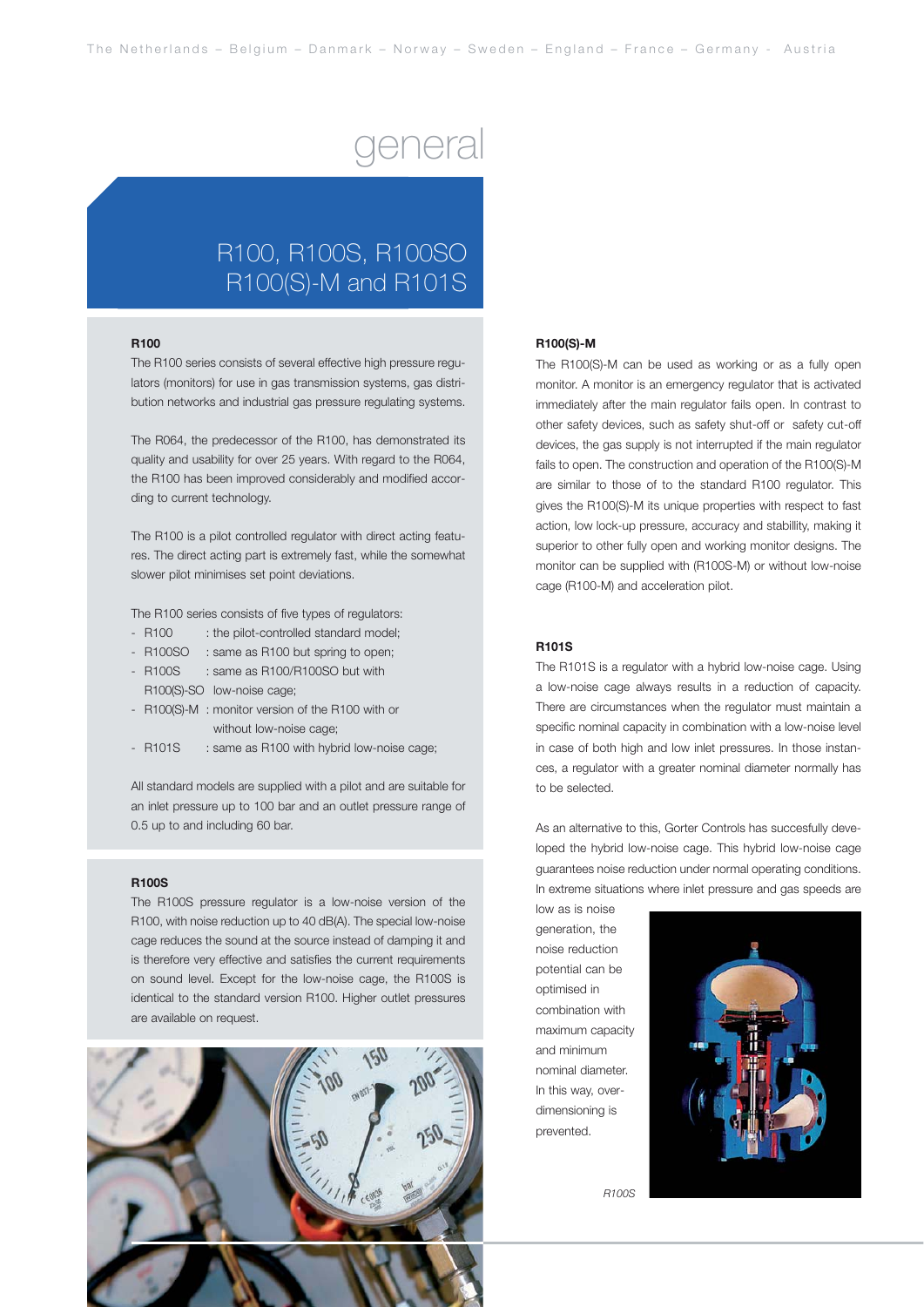## features

#### **>> Low maintenance costs**

- **> Long maintenance interval because of:**
- minimal friction
- minimal number of parts

#### **> Easy to assemble / disassemble:**

- regulator body remains in line during maintenance
- seat ring is easy to inspect

**> The use of economical materials**

#### **>> Optimal noise reduction**

Using patented techniques and a noise-reducing cage, the BAAI R100(S) can reduce noise production to an acceptable minimum. Noise reduction up to 40 dB(A) is possible, depending on the user's environment.

#### **>> Optimal control at pressure differences from 0.5 bar**

The BAAI R100(S) distinghuises itself from the competition by its ability to control the gas pressure perfectly at pressure differences from 0.5 bar. The optimally balanced valve construction of the BAAI R100(S) thus makes it highly suitable for extreme applications.

#### **>> Special patented valve seat**

- long maintenance interval due to the erosion-free enclosure of the seat ring
- bubble-tight even at low temperatures
- low lock-up pressure



#### **>> Excellent control characteristics**

- high degree of control accuracy  $( \leq 1\%)$
- low lock-up pressure  $( \leq 2,5\%)$
- fast response

#### because of:

- voluminous actuator
- large diaphragm area
- minimal hysteresis
- low set point deviation due to a two-stage pilot
- balanced design

#### **>> High specific flow rate**

- hydrodynamically favourable design of regulator body

#### **>> Remote or flow control**

- By using a special pilot, the regulator can be remote controlled or used as a flow controller in combination with the proper instrumentation.
- Compared to normal control valves, this has the advantage that pressure control is continued even if external power is lost.

#### **>> Clear and complete technical documentation**

- satisfies current requirements
- available in different languages

*Because of its special construction, the low-noise cage has a noise reduction effect that is virtually independent of the flow rate. Moreover, noise reduction increases as the difference in pressure across the regulator increases.*

### Patented valve seat **Low-noise cage R100S**

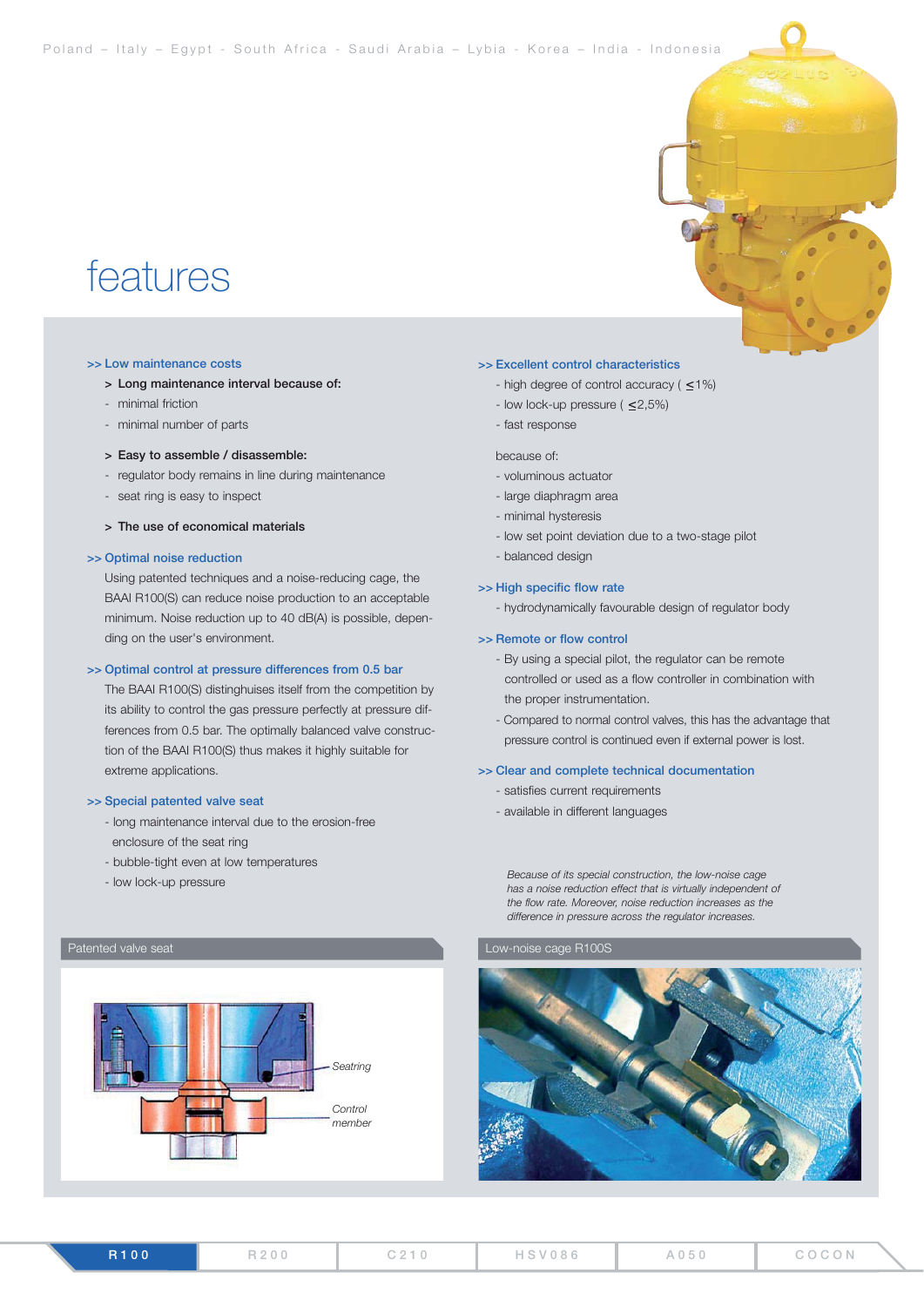

### operation R100 / R100S / R101S / R100(S)-M

#### **R100 / R100S / R101S**

In a balanced situation, the control member (10) allows a flow rate equal to the gas demand; the outlet pressure Pa is equal to the set pressure. When the outlet pressure is lowered, for example by an increase in gas demand, the direct control loop of the regulator begins to function. The lower outlet pressure under the diaphragm (8) leads directly to a diaphragm shift and the control member (10) also opens further, which quickly allows a greater flow rate to pass the control member (10), and the outlet pressure Pa is consequently raised.

The diaphragm shift causes gas volume to increase in the actuator (7) and the spring (9) is further compressed. Thus a new balance situation is created at a lower outlet pressure. The indirect control loop of the pilot corrects this decrease in pressure. Due to the pressure drop mentioned, the diaphragm (3) of the pilot will attain a lower position, by which the pilot valve (4) will be opened further, which causes a gas flow to the actuator (7). This causes the pressure in the actuator to increase almost to the point that the set outlet pressure is reached. The outlet pressure is set using the adjusting screw (1) and set point adjusting spring (2). The gas flow to the pilot valve (4) is provided by the stabiliser part. The stabiliser (6) is a small regulator that maintains a fixed difference between the outlet pressure and the feeding pressure (5) despite variations in inlet pressure Pe.

An increase in outlet pressure causes the opposite to occur. If gas demand ceases, the control member shuts completely and the actuator pressure is reduced to with the outlet pressure, enabling the power of the spring (9) to shut the control member (10).



#### **R100(S)-M**

The operation of the R100(S)-M, used as working or as a full open monitor is similar to the standard regulator R100(S). In normal operation, the monitor control member is in a fully open position because the monitor set point is higher than the set point of the regulator (valve of the monitor pilot (11)). When the regulator fails, causing the regulator control member to open, the monitor becomes active at the very moment the outlet pressure reaches the set point of the monitor. The valve of the monitor pilot (11) closes and causes a temporary gas flow from the actuator to the outlet. The motorisation pressure decreases and the monitor control member travels in closing direction untill the outlet pressure equals the set point of the monitor. After the monitor has taken over control, it operates in a similar manner to the regulator R100(S).

To limit the take over time an acceleration pilot can be added. The acceleration pilot is only active during the takeover and causes an extra flow from the actuator to the outlet.

#### **R100-SO / R100(S)-SO**

The R100 is available in a spring to open configuration. It fails open. In case: - The main diagram ruptures.

- The pilot circuit is not fed.
- Operation is identical to the R100 / R100S / R101S.

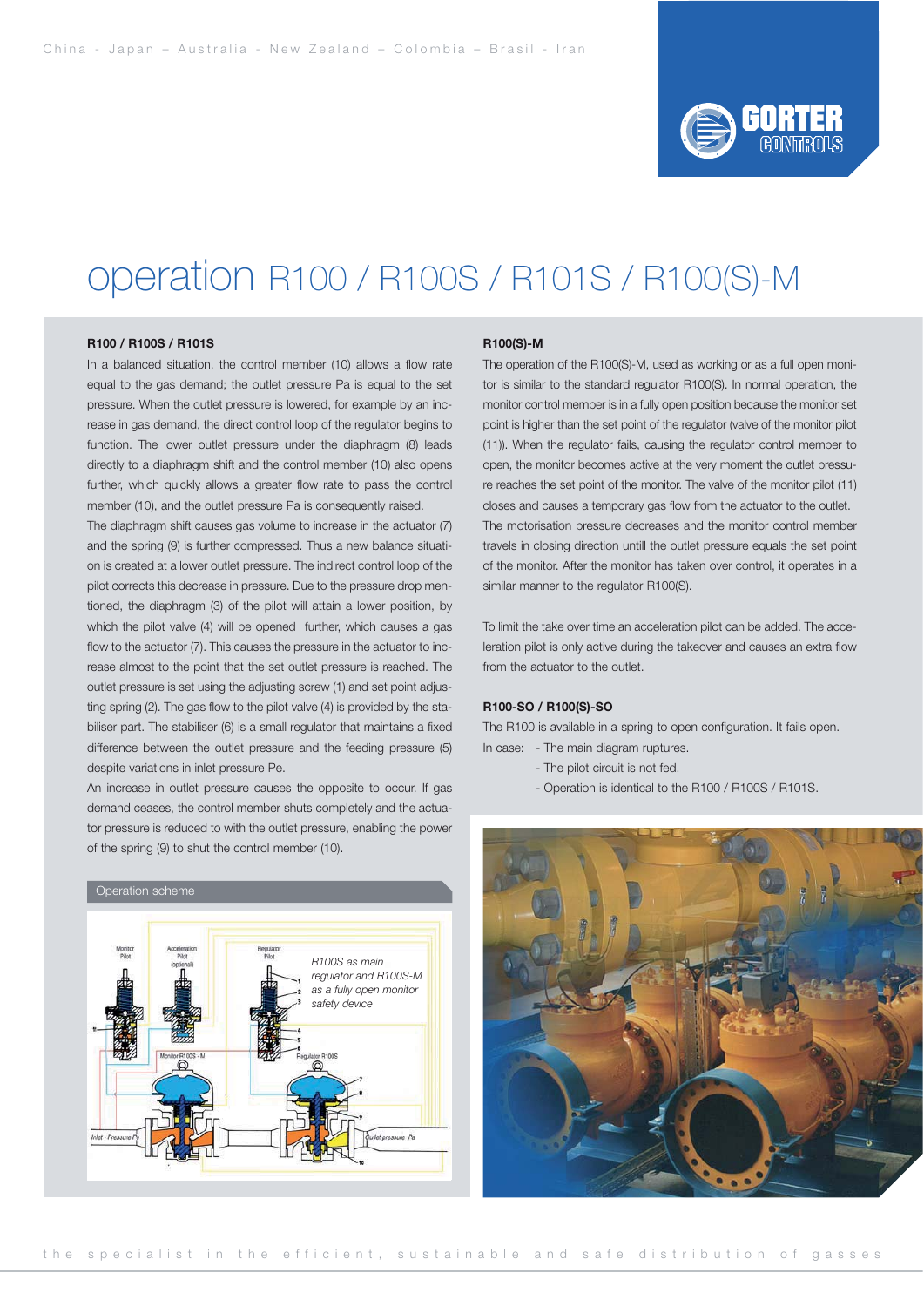# technical specifications

| General                      |                                        |
|------------------------------|----------------------------------------|
| Type indication              | BAAI-R100 series                       |
| Pressure class               | ANSI 300 and ANSI 600(*)               |
| Inlet pressure range         | 3 to 50 bar ANSI 300, 100 bar ANSI 600 |
| Outlet pressure range        | 1-49.5 bar ANSI 300                    |
|                              | 1-60 bar ANSI 600                      |
| Min. pressure difference     |                                        |
| needed for correct operation | $0.5$ bar                              |
| Operating temperature        | $-20^{\circ}$ C to $+60^{\circ}$ C     |
| Ambient temperature          | $-30^{\circ}$ C to $+60^{\circ}$ C     |

(\*) Other pressure classes up to ANSI 2500 are available.

| <b>Flow coefficient</b>  |     |                           |                     |  |
|--------------------------|-----|---------------------------|---------------------|--|
| Nominal size (inches/mm) |     | Cq value $R100 \setminus$ | R100S \ R100(S)-M \ |  |
|                          |     | R100-M \ R100SO           | R100(S)-(SO)        |  |
| 4 <sup>11</sup>          | 25  | 400                       | 370                 |  |
| 2"                       | 50  | 2,000                     | 1,210               |  |
| 3"                       | 80  | 4,000                     | 2,800               |  |
| 4"                       | 100 | 6,760                     | 4.970               |  |
| 6"                       | 150 | 14,400                    | 10,100              |  |
| 8"                       | 200 | 27,100                    | 19,700              |  |
| 10"                      | 250 | 37,000                    | 30,000              |  |
| 12"                      | 300 | 48,000                    | 38,500              |  |
|                          |     |                           |                     |  |

Flow coefficient for R101S on request.

#### **Classification acc. DIN 3380 / EN334**

| Accuracy class /                | $Pa \le 3 bar : RG 2.5 / SG 10$ |  |  |  |
|---------------------------------|---------------------------------|--|--|--|
| lock-up pressure class          | Pa > 3 bar : RG 1 / SG 2.5      |  |  |  |
| Lock-up pressure zone           | $SZ = 2.5$                      |  |  |  |
| DIN-DVGW registered & CE marked |                                 |  |  |  |

Note: All pressures listed are overpressures.

| Measurements (mm) and weights (kg) |     |      |     |     |     |        |
|------------------------------------|-----|------|-----|-----|-----|--------|
| Nominal Size (inches/mm)           |     |      |     |     |     |        |
| Inches                             | mm  | А    | в   | C   | L   | Weight |
| 1"                                 | 25  | 260  | 230 | 75  | 216 | 50     |
| 2"                                 | 50  | 355  | 290 | 120 | 292 | 95     |
| 3"                                 | 80  | 415  | 350 | 150 | 356 | 160    |
| 4"                                 | 100 | 480  | 430 | 175 | 432 | 280    |
| 6"                                 | 150 | 640  | 625 | 240 | 559 | 690    |
| 8"                                 | 200 | 790  | 655 | 300 | 660 | 950    |
| 10"                                | 250 | 1110 | 655 | 320 | 838 | 1250   |
| 12"                                | 300 | 1400 | 521 | 320 | 838 | 1600   |

### Capacity calculation

The following formulas can be used to determine the capacity.

|                                |  | $\frac{13.94}{\sqrt{d(Te+273)}}$ . Cg: $\sqrt{(Pe-Pa).Pa}$            |  |  |
|--------------------------------|--|-----------------------------------------------------------------------|--|--|
|                                |  | for $\frac{Pa}{P\theta} \ge 0.5$                                      |  |  |
|                                |  | $\frac{6.97}{\sqrt{d(Te+273)}}$ . Cg.Pe                               |  |  |
|                                |  | for $\frac{Pa}{Pe} \le 0.5$                                           |  |  |
| Qn                             |  | capacity in $m_n^3/h$<br>=                                            |  |  |
| Pe                             |  | inlet pressure in bars<br>$=$                                         |  |  |
| Pa                             |  | $=$ 100 $\pm$<br>outlet pressure in bars                              |  |  |
| Cg                             |  | flow coefficient<br>and the state                                     |  |  |
| d                              |  | relative density (air=1)<br>$\equiv 1.0000$                           |  |  |
| Te                             |  | temperature of the gas at the<br>$=$<br>inlet of the regulator        |  |  |
| rn                             |  | density of the gas in normal<br>$=$                                   |  |  |
| conditions (with T=273 Kelvin) |  |                                                                       |  |  |
|                                |  | For natural gas with $\rho_n = 0.83$ kg/m <sup>3</sup><br>$d = 0.643$ |  |  |

For gasses other than natural gas d =  $\rho_n$  gas/1.29

In case of a combination regulator and monitor, use the following serial thesis:



10" and 12" are top entry design

| Material specifications (standard) |                 |                 |                              |  |
|------------------------------------|-----------------|-----------------|------------------------------|--|
| Part                               | Material        | Part            | Material                     |  |
| Valve body                         | A352-LCC(QT)    | Diaphragm       | NBR with nylon reinforcement |  |
|                                    | (1"/DN25 S355N) | Silencer        | Metal foam (CvNi)            |  |
| Guide bushing                      | S355 or equal   | Dynamic O-rings | Viton                        |  |
| Bottom flange                      | A352-LCC(QT)    | Static O-rings  | <b>NBR</b>                   |  |
|                                    | (1"/DN25 S355)  | Pilot body      | S355N or equal               |  |

Special materials upon request.